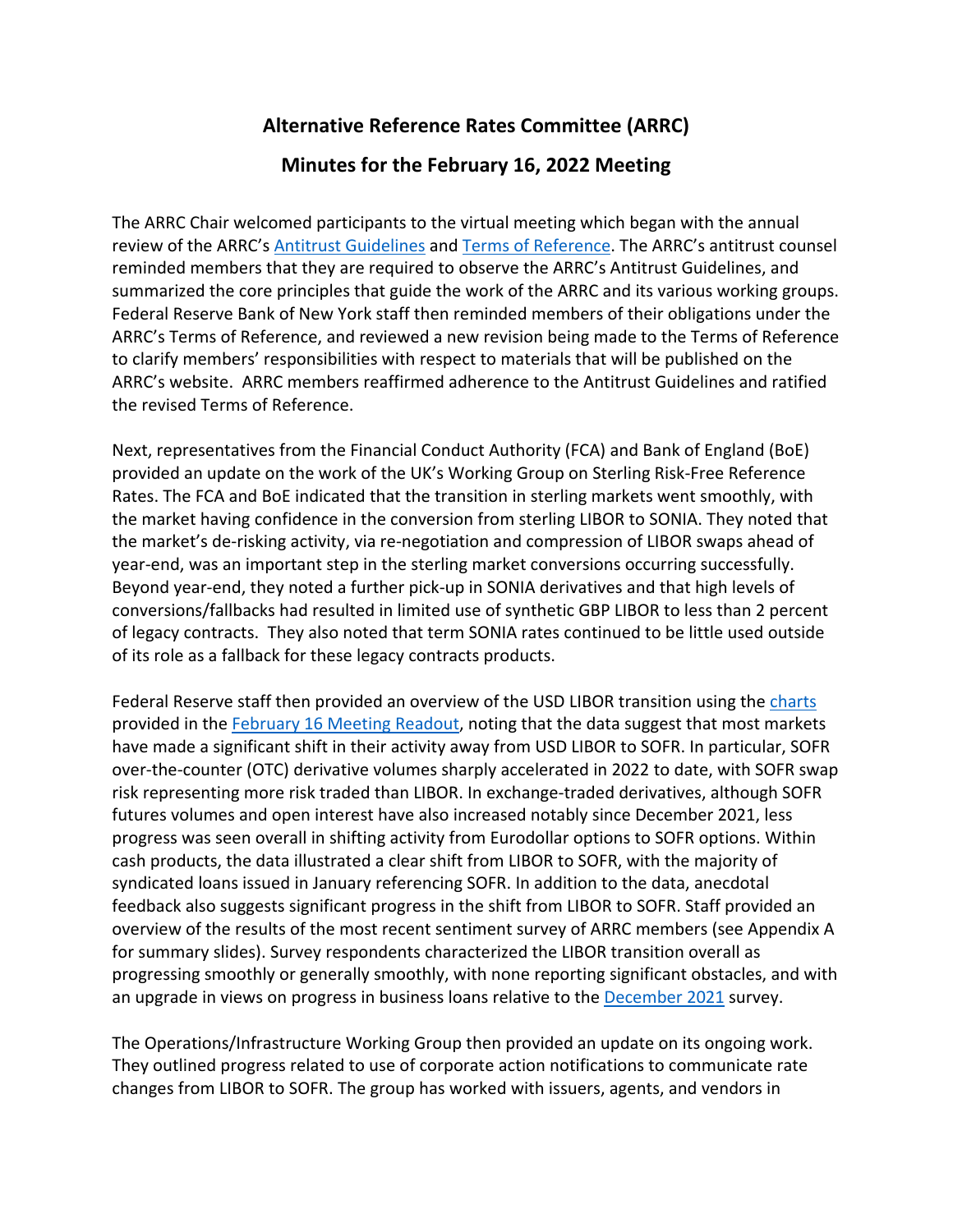identifying a range of data elements that should be included in potential notifications conveying the shift of those securities from LIBOR to SOFR. Separately, the working group co-chairs noted that they were conducting a survey of its members to continue identifying key areas of focus from an operational perspective.

The ARRC Chair then facilitated a group discussion on the ARRC's 2022 objectives, which reflect the ARRC's efforts to continue supporting the transition away from LIBOR by preparing markets for its 2023 cessation and encouraging the voluntary use of SOFR as a more robust and resilient alternative. To that end, ARRC members discussed areas of work addressing both new and legacy contracts which they view as most critical this year, and finalized [ARRC's objectives for](https://www.newyorkfed.org/medialibrary/Microsites/arrc/files/2022/ARRC_2022_Objectives.pdf)  [2022.](https://www.newyorkfed.org/medialibrary/Microsites/arrc/files/2022/ARRC_2022_Objectives.pdf)

Next, the Legal Working Group provided an update on the status of proposed federal legislation. It was noted that the bill [H.R. 4616, the Adjustable Interest Rate \(LIBOR\) Act](https://www.congress.gov/117/bills/hr4616/BILLS-117hr4616rfs.pdf) passed by the House of Representatives in December 2021, and that similar legislation was currently with the Senate Committee on Banking, Housing, and Urban Affairs. The working group indicated that the Senate committee members continue to be actively engaged in reviewing the bill. The discussion on federal legislation was followed by an update on state legislation. An increasing number of states are in varying stages of considering a LIBOR legislation similar to the [legislation passed by New York](https://www.nysenate.gov/legislation/bills/2021/A164) and [Alabama](https://casetext.com/statute/code-of-alabama/title-5-banks-and-financial-institutions/chapter-28-libor-discontinuance-and-replacement-act-of-2021/section-5-28-1-title) in 2021.

Brunswick then provided a review of their work over the prior year and outlined their proposed scope of work and fee structure for the coming year. Brunswick then exited the meeting and the ARRC Chair followed up with a discussion of Brunswick's proposal.

The ARRC Chair ended the meeting by directing members to review and finalize the [February 16](https://www.newyorkfed.org/medialibrary/Microsites/arrc/files/2022/ARRC_Readout_February_2022_Meeting.pdf)  [Meeting Readout](https://www.newyorkfed.org/medialibrary/Microsites/arrc/files/2022/ARRC_Readout_February_2022_Meeting.pdf) which is a new, timely product to report on the ARRC's work at a high-level and highlight transition data. The ARRC Chair then thanked everyone and reminded everyone of the next ARRC meeting to be held March 23rd via Webex.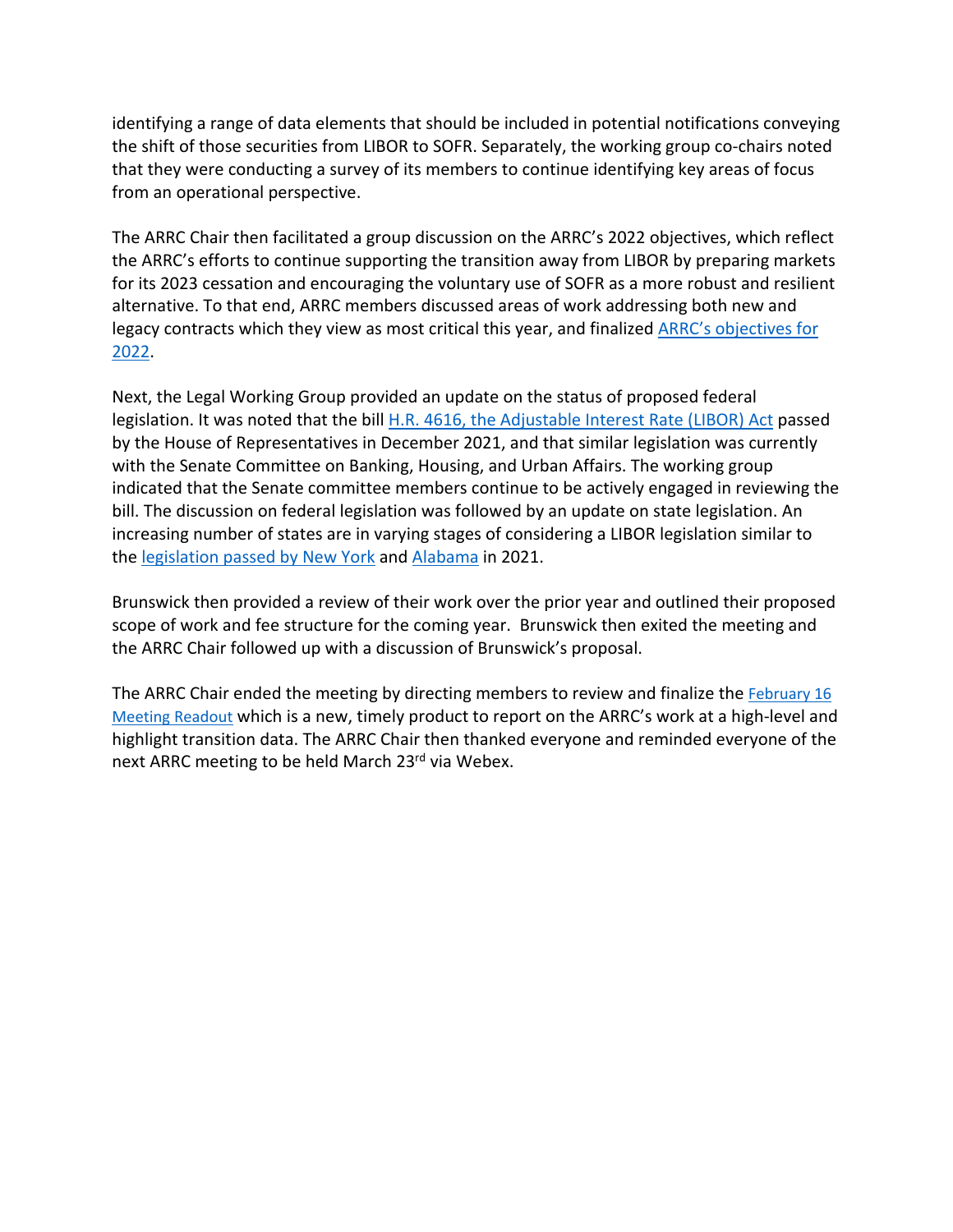### **Attendance at the February 16, 2022 Meeting\***

### **ARRC Members**

American Bankers Association **Hu Benton** Hu Benton American Bankers Association Andy Guggenheim Andy Guggenheim Association for Financial Professionals Thomas Hunt Bank of America **Janet Choi** Bank of America Sonali Theisen Sonali Theisen Sonali Theisen Sonali Theisen Sonali Theisen Bank of New York Mellon Jason Granet Allen Jason Granet Allen Jason Granet Allen Jason Granet Allen Jason Granet Bank of New York Mellon Oliver Bader Bank of New York Mellon Jeanne Naughton-Carr BlackRock Jack Hattem Citigroup Josie Evans Citigroup Peter Phelan Citigroup **Communist Communist Communist Communist Communist Communist Communist Communist Communist Communist Communist Communist Communist Communist Communist Communist Communist Communist Communist Communist Communist C** CME Group and the contract of the contract of the contract of the contract of the contract of the contract of the contract of the contract of the contract of the contract of the contract of the contract of the contract of Comerica Bank Dave Shipka CRE Finance Council Raj Aidasani CRE Finance Council Sairah Burki Deutsche Bank Adam Eames and Adam Eames and Adam Eames and Adam Eames and Adam Eames and Adam Eames and Adam E Deutsche Bank Kayam Rajaram Kayam Rajaram Kayam Rajaram Kayam Rajaram Kayam Rajaram Kayam Rajaram Kayam Rajaram Equitable Julien Zusslin Fannie Mae Wells Engledow Fannie Mae Bob Ives and the Bob Ives and the Bob Ives and the Bob Ives and the Bob Ives and the Bob Ives and the Bob Ives and the Bob Ives and the Bob Ives and the Bob Ives and the Bob Ives and the Bob Ives and the Bob Ive Federal Home Loan Bank Office of Finance Manual Communication of Kyle Lynch Federal Home Loan Bank of New York **Philip Scott** Philip Scott Federal Home Loan Bank of New York Rei Shinozuka Rei Shinozuka Ford Motor Company Jason Behnke Freddie Mac **Ameez Nanjee Ameez Nanjee** Ameez Nanjee Freddie Mac Guim Barbour Freddie Mac Allan Krinsman Freddie Mac Karen Pilewski GE Capital Fred Robustelli GE Capital Michael Taets Goldman Sachs Guillaume Helie Government Finance Officers Association **Patrick McCoy** Patrick McCoy Government Finance Officers Association **Emily Brock** Emily Brock HSBC **Shirley Hapangama** HSBC Blair Selber Huntington National Bank Larry Heath Larry Heath Independent Community Bankers of America **Christopher Cole** Christopher Cole Independent Community Bankers of America **James Kendrick** James Kendrick Intercontinental Exchange Harvey Flax and The Harvey Flax and Harvey Flax International Swaps and Derivatives Association **Announce Announce Announce** Ann Battle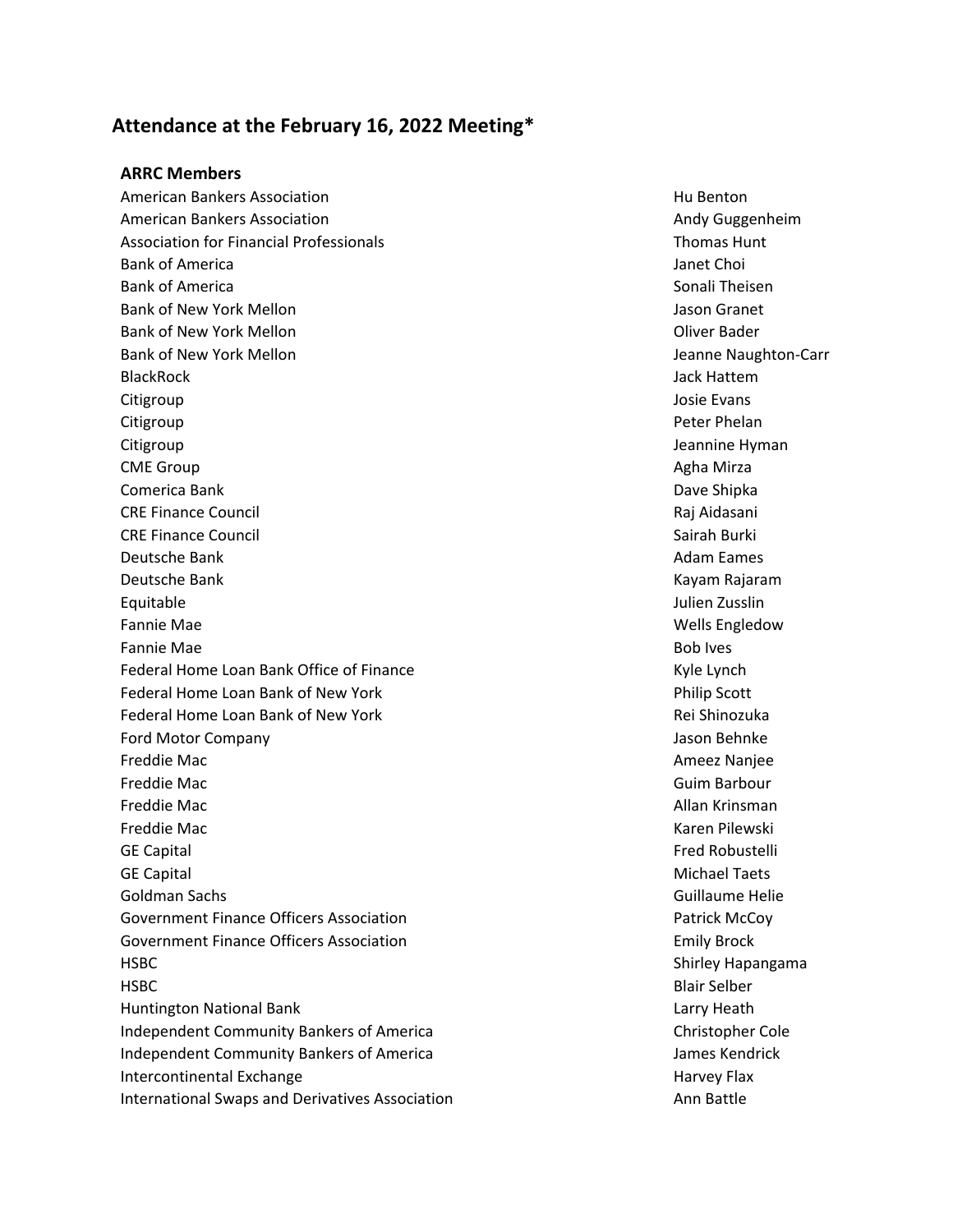JP Morgan Chase & Co. Alice Wang and the Contract of the Contract of the Contract of the Contract of the Contract of the Contract of the Contract of the Contract of the Contract of the Contract of the Contract of the Contr JP Morgan Chase & Co. Emilio Jimenez JP Morgan Chase & Co. John Van Etten and John Van Etten and John Van Etten and John Van Etten and John Van Etten JP Morgan Chase & Co. Andrew Gray Communication of the Communication of the Andrew Gray KKR Tal Reback (1999) and the set of the set of the set of the set of the set of the set of the set of the set of the set of the set of the set of the set of the set of the set of the set of the set of the set of the set o LCH Phil Whitehurst Loan Syndications and Trading Association Meredith Coffey Meredith Coffey MetLife Alex Strickler Alex Strickler MetLife Joseph Demetrick And The Joseph Demetrick And The Joseph Demetrick MetLife William Ding Morgan Stanley Maria Douvas-Orme Morgan Stanley Matt Ochs and the Matt Ochs and the Matt Ochs and the Matt Ochs and the Matt Ochs and the Matt Ochs and the Matt Ochs and the Matt Ochs and the Matt Ochs and the Matt Ochs and the Matt Ochs and the Matt Ochs Morgan Stanley Tom Wipf Morgan Stanley **Paige Mandy Paige Mandy Paige Mandy** National Association of Corporate Treasurers Tom Deas Pacific Investment Management Company Macific Investment Management Company PNC Alexander Spiro PNC **PNC PNC Andrew Wilson** Prudential Financial Chris Mcalister Prudential Financial Gary Horbacz Securities Industry and Financial Markets Association Chris Chris Killian Structured Finance Association **Jennifer Eary and Accord Provident** Structured Finance Association TD Bank Priva Misra 2012 12:00 12:00 12:00 12:00 12:00 12:00 12:00 12:00 12:00 12:00 12:00 12:00 12:00 12:00 1 TD Bank Greg Moore U.S. Chamber of Commerce The Commerce Communication of Communication of Communication of Communication of Communication of Communication of Communication of Communication of Communication of Communication of Communication Wells Fargo **Brian Grabenstein Brian Grabenstein Brian Grabenstein** Wells Fargo **Alexis Pederson Alexis Pederson** World Bank Donald Sinclair

### **Ex-Officio ARRC Members**

Commodity Futures Trading Commission **Alicia Lewis Alicia Lewis** Consumer Financial Protection Bureau Abhishek Agarwal Federal Deposit Insurance Corporation **Irina Leonova** Irina Leonova Federal Housing Finance Agency **Daniel Coates** Daniel Coates Federal Reserve Bank of New York Betsy Bourassa Federal Reserve Bank of New York Fatima Madhany Fatima Madhany Federal Reserve Bank of New York **Poole Poole** Poole Burk Poole Gupta Federal Reserve Bank of New York Jamie Pfeifer Federal Reserve Bank of New York Nathaniel Wuerffel Federal Reserve Bank of New York **Raymond Check** Raymond Check Federal Reserve Bank of New York Will Riordan Null Riordan Federal Reserve Bank of New York Mari Baca and Shankara Mari Baca Federal Reserve Bank of New York Cam Fuller Cam Fuller Federal Reserve Bank of New York Carolyn Windover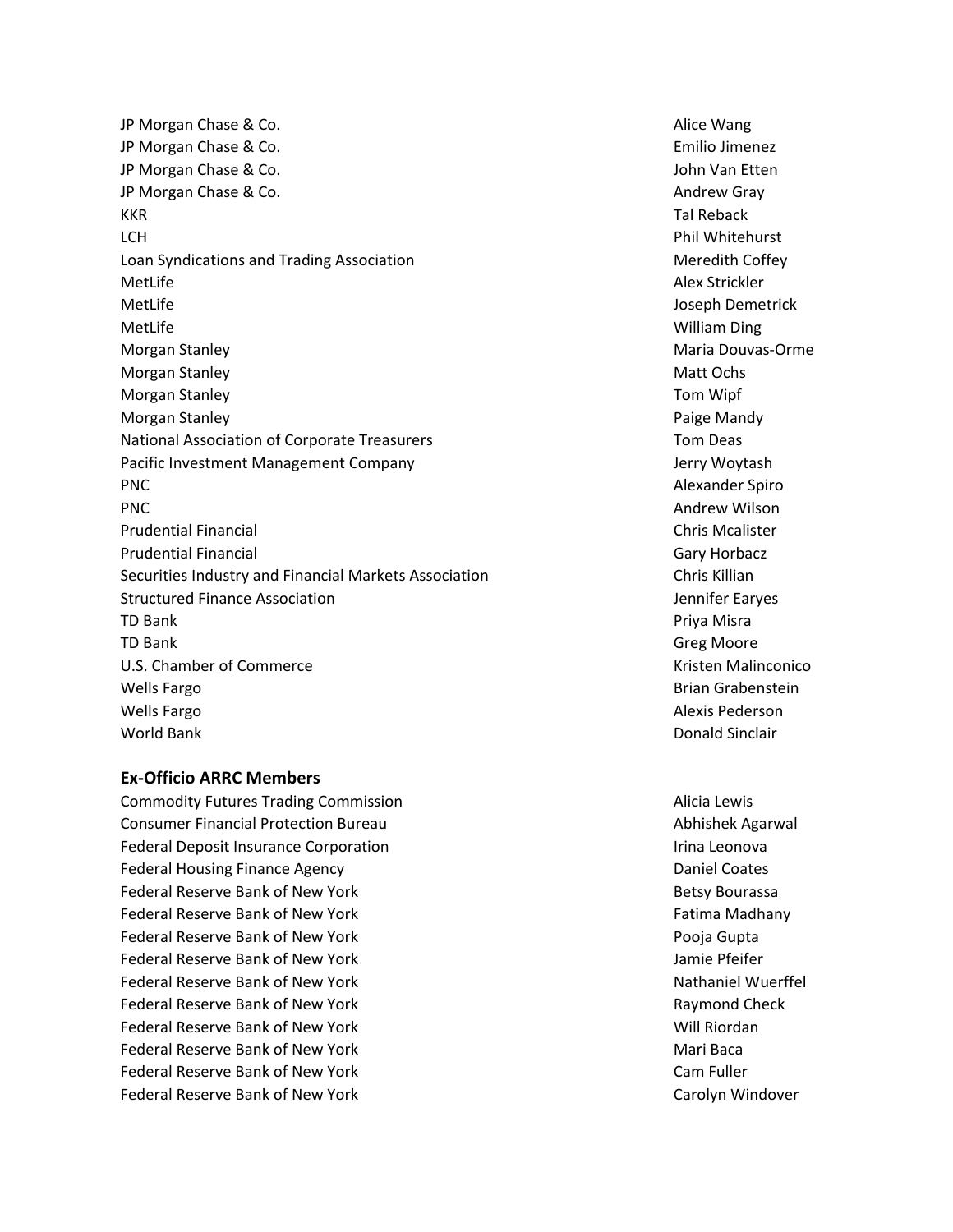Federal Reserve Bank of New York Sanika Shastri Sanika Shastri Sanika Shastri Sanika Shastri Shastri Shastri Sha Federal Reserve Bank of New York Bradley Groarke Bradley Groarke Federal Reserve Bank of New York Scott Sherman Scott Sherman Federal Reserve Board of Governors **Darren Gersh** Darren Gersh Federal Reserve Board of Governors **Communist Communist Communist Communist Communist Communist Communist Communist Communist Communist Communist Communist Communist Communist Communist Communist Communist Communist Commun** Federal Reserve Board of Governors **Evan Example 2018** Evan Winerman Federal Reserve Board of Governors and the state of the state of the state of the state of the state of the state of the state of the state of the state of the state of the state of the state of the state of the state of t Ginnie Mae Michael Nardacci New York State Department of Financial Services State Steven Kluger Steven Kluger Office of Financial Research **Jay Kahn** Jay Kahn Office of the Comptroller of the Currency and Ang Middleton Ang Middleton Office of the Comptroller of the Currency The Currency Revision Malsh U.S. Department of Housing and Urban Development Maria Chelo De Venecia U.S. Securities and Exchange Commission Georgian Communisties and Leung Jason Leung U.S. Securities and Exchange Commission **Michelle Danis** Michelle Danis U.S. Treasury Daniel Harty U.S. Treasury **Dini Ajmani** Dini Ajmani Dini Ajmani Dini Ajmani Dini Ajmani Dini Ajmani Dini Ajmani Dini Ajmani U.S. Treasury Sally Au Yeung Sally Au Yeung Sally Au Yeung Sally Au Yeung Sally Au Yeung Sally Au Yeung Sally Au

**Observers**

**BNP Paribas Simon Winn** BNP Paribas Colin Laskowski Bank of Canada Sheryl King Sheryl King Sheryl King Sheryl King Sheryl King Sheryl King Sheryl King Sheryl King Bank of England Alastair Hughes and Alastair Hughes and Alastair Hughes and Alastair Hughes Brunswick Jeanmarie McFadden Brunswick **Patrick Rutherford Patrick Rutherford** Cadwalader Lary Stromfeld Citigroup Luis Asturizaga Citigroup Rodrigo Fernandez Financial Conduct Authority **The Conduct Authority** Toby Williams **Toby Williams** Financial Conduct Authority **Sophie Legrand-Green** Sophie Legrand-Green Morgan Lewis Jon Roellke State Street Scott Longo Scott Longo Scott Longo Scott Longo Scott Longo Scott Longo Scott Longo Scott Longo Scott Longo Scott Longo Scott Longo Scott Longo Scott Longo Scott Longo Scott Longo Scott Longo Scott Longo Scott Venerable Charles Schwartz

U.S. Treasury Joshua Frost

\*This meeting was held via WebEx; asterisk indicates participation by dial-in.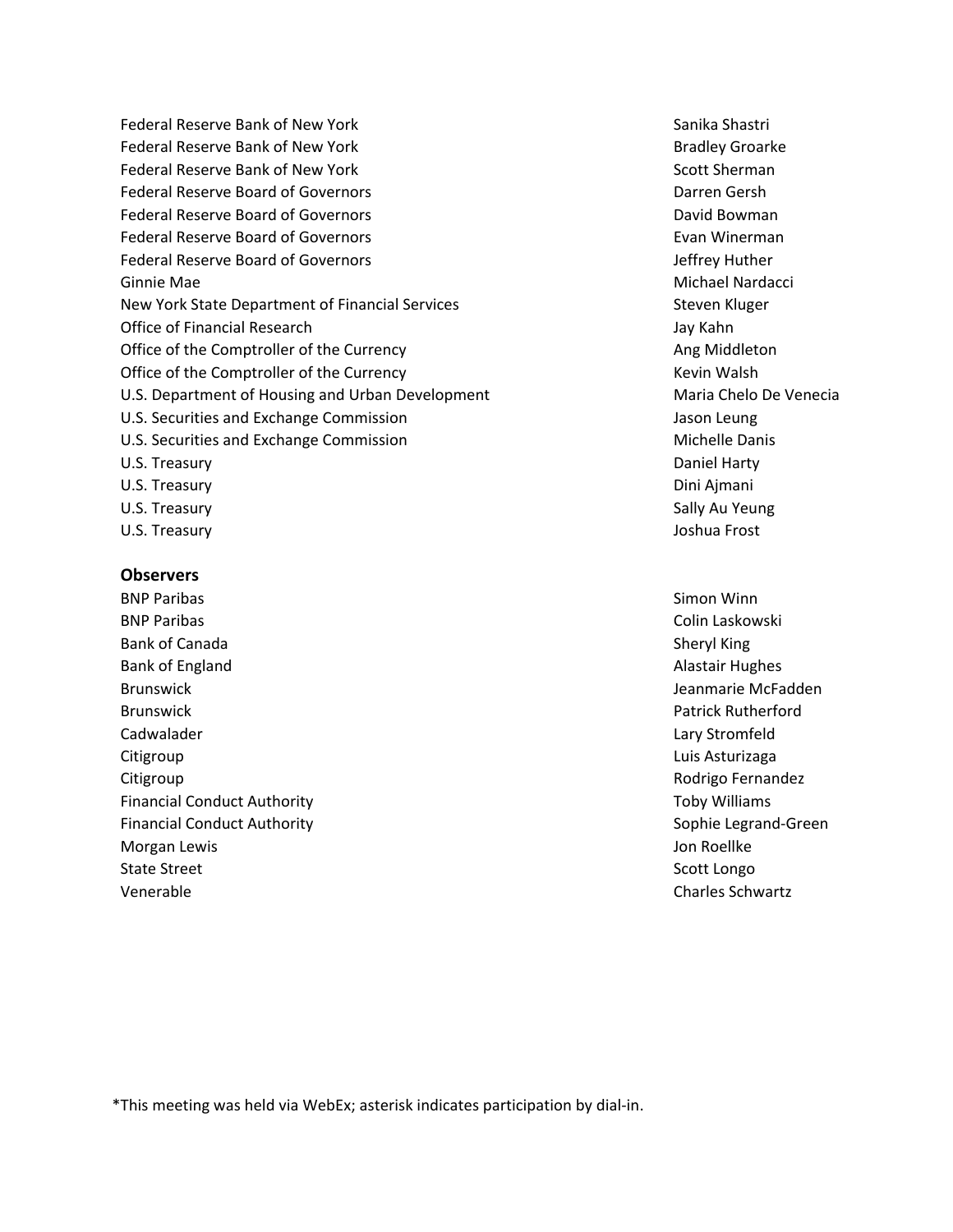## ARRC Sentiment Survey - Responses Overview *For discussion purposes only* Appendix A

| Overall:<br>The LIBOR Transition is<br>progressing:                                             | <b>Responses</b>        | <b>Jan 2022</b><br>(19 responses) |
|-------------------------------------------------------------------------------------------------|-------------------------|-----------------------------------|
| a. Smooth<br>b. Generally smooth, working<br>through some obstacles<br>c. Significant obstacles | $a$ :<br>$b$ :<br>$C$ : | 36.8%<br>63.2%<br>0.0%            |

| Derivatives:<br>The LIBOR Transition is<br>progressing:                                         | <b>Responses</b>     | <b>Jan 2022</b><br>(18 responses) |
|-------------------------------------------------------------------------------------------------|----------------------|-----------------------------------|
| a. Smooth<br>b. Generally smooth, working<br>through some obstacles<br>c. Significant obstacles | $a$ :<br>$b$ :<br>C: | 55.6%<br>38.9%<br>5.6%            |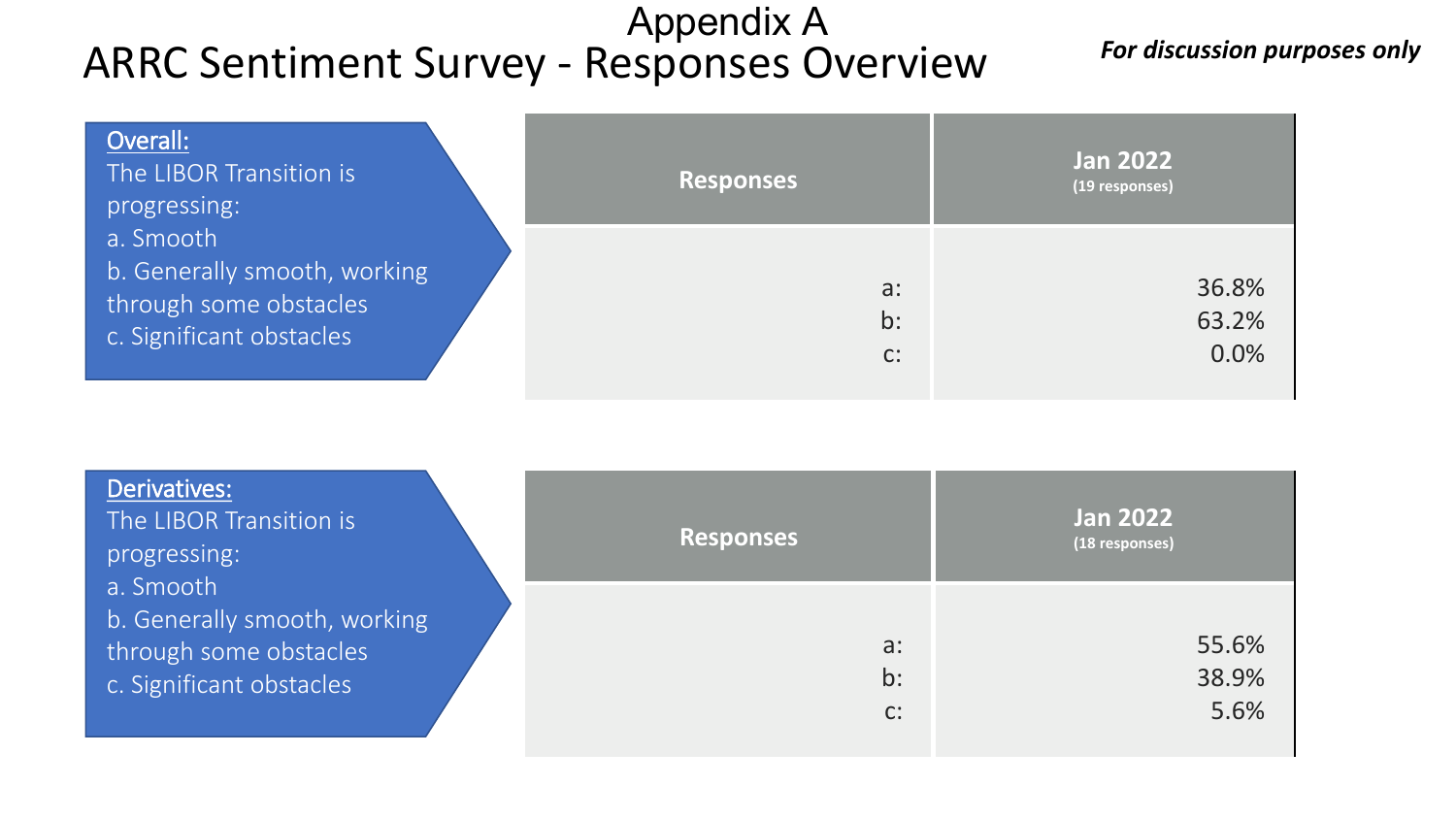# ARRC Sentiment Survey - Responses Overview *For discussion purposes only*

| <b>Business Loans:</b><br>The LIBOR Transition is<br>progressing:                               | <b>Responses</b>     | <b>Jan 2022</b><br>(17 responses) |
|-------------------------------------------------------------------------------------------------|----------------------|-----------------------------------|
| a. Smooth<br>b. Generally smooth, working<br>through some obstacles<br>c. Significant obstacles | $a$ :<br>$b$ :<br>C: | 29.4%<br>70.6%<br>0.0%            |

| <b>Consumer Loans:</b><br>The LIBOR Transition is<br>progressing:                               | <b>Responses</b>     | <b>Jan 2022</b><br>(14 responses) |
|-------------------------------------------------------------------------------------------------|----------------------|-----------------------------------|
| a. Smooth<br>b. Generally smooth, working<br>through some obstacles<br>c. Significant obstacles | $a$ :<br>$b$ :<br>C: | 64.3%<br>28.6%<br>7.1%            |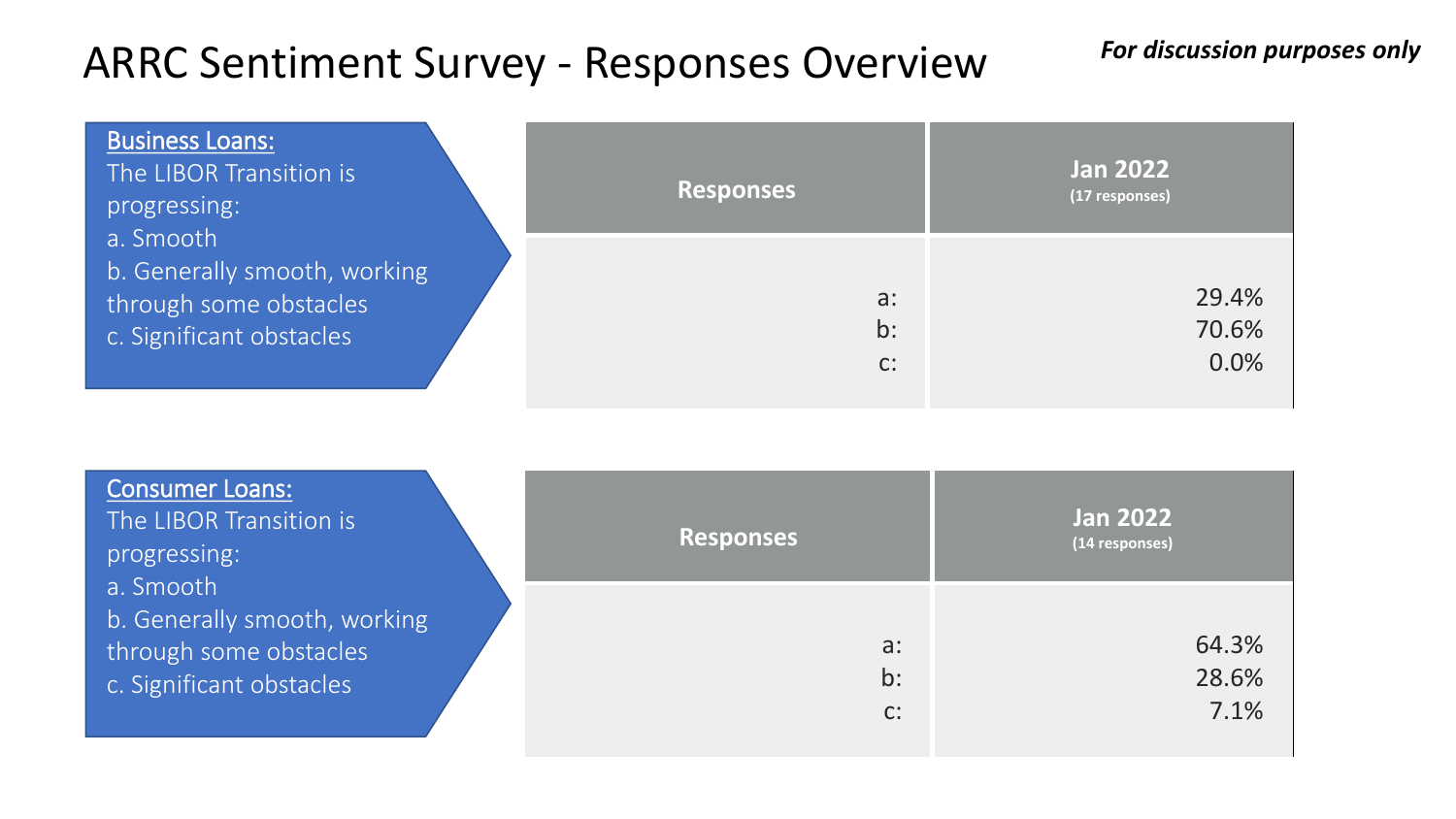# ARRC Sentiment Survey - Responses Overview *For discussion purposes only*

| <b>Floating Rates Notes:</b><br>The LIBOR Transition is<br>progressing:                            | <b>Responses</b>     | <b>Jan 2022</b><br>(15 responses) |
|----------------------------------------------------------------------------------------------------|----------------------|-----------------------------------|
| a. Smooth<br>b. Generally smooth,<br>working through some<br>obstacles<br>c. Significant obstacles | $a$ :<br>$b$ :<br>C: | 66.7%<br>33.0%<br>0.0%            |

| Securitizations:<br>The LIBOR Transition is<br>progressing:                                     | <b>Responses</b>     | <b>Jan 2022</b><br>(15 responses) |
|-------------------------------------------------------------------------------------------------|----------------------|-----------------------------------|
| a. Smooth<br>b. Generally smooth, working<br>through some obstacles<br>c. Significant obstacles | $a$ :<br>$b$ :<br>C: | 20.0%<br>73.3%<br>6.7%            |